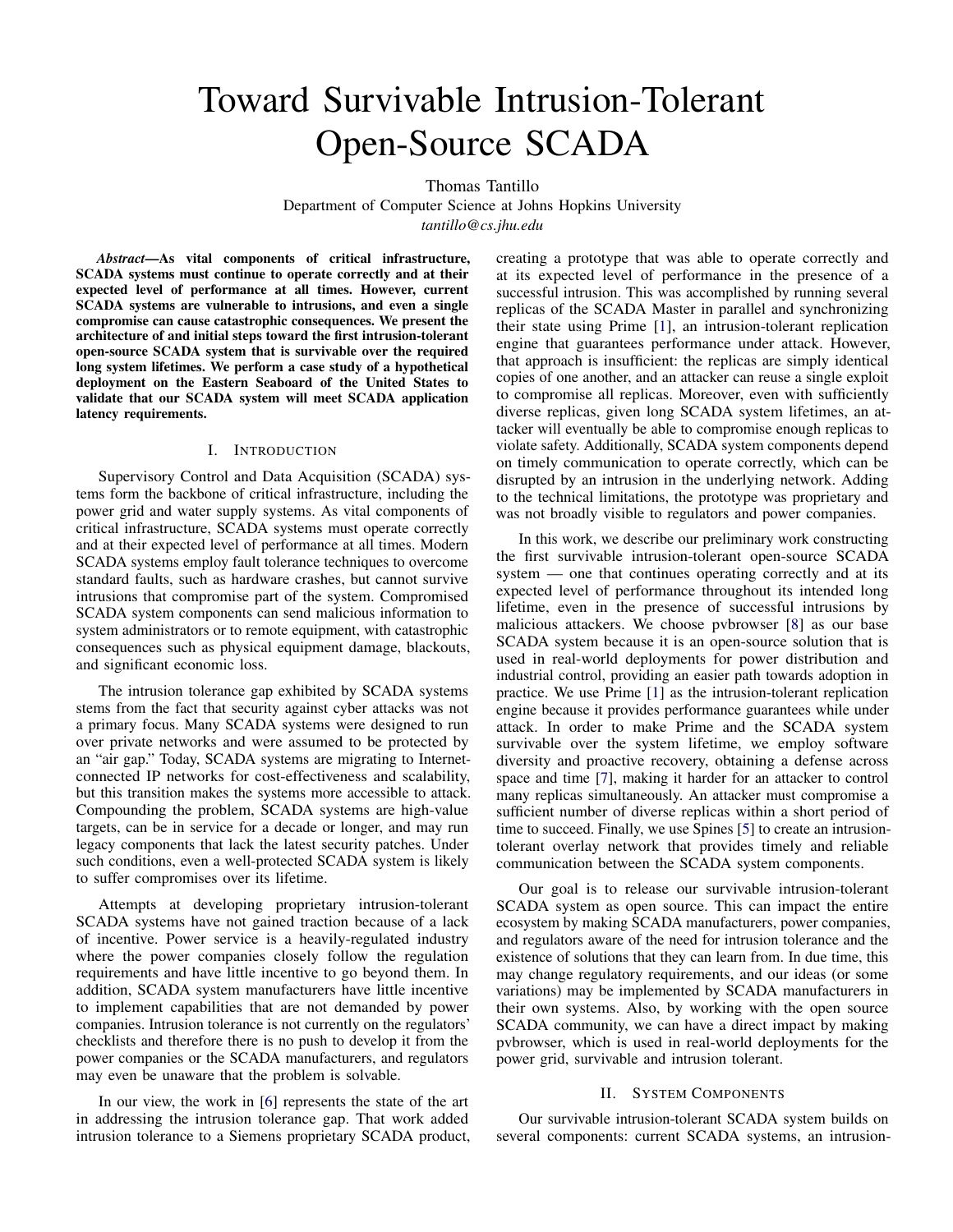

<span id="page-1-0"></span>Fig. 1. Typical SCADA System Architecture

tolerant replication engine that guarantees performance under attack, a defense across space and time to support long system lifetimes, and an underlying intrusion-tolerant network that respects SCADA application latency constraints.

# *A. Current SCADA Systems*

The architecture of current SCADA systems is shown in Figure [1.](#page-1-0) Remote Terminal Units (RTUs), located in substations, connect to devices within those substations and translate signals (e.g., current, phase, voltage) into digital data that is sent to the control center over a wide-area network. RTUs control the devices and, for many activities, are capable of autonomous local operation. A SCADA Master, located in the control center, periodically polls the RTUs to obtain their current status using industrial communication protocols. The SCADA Master compares the collected values to predetermined thresholds and raises an alarm if a threshold is crossed. The SCADA Master also issues supervisory control commands to the RTUs (e.g., to change the value of a set point). Control and monitoring are often implemented by two separate processes (i.e., a supervisory control process and a data acquisition process). A Human-Machine Interface (HMI) queries the SCADA Master and presents the current status of the infrastructure to the operator, in graphical form, enabling the operator to take action.

Modern SCADA systems employ fault tolerance techniques to overcome benign faults. The SCADA Master is often deployed in a hot-standby configuration, where the primary processes the collected data and communicates with the HMI workstation and RTUs, while a backup executes exactly the same operations but has its output suppressed. The backup is responsible for taking over if the primary fails. Unfortunately, the hot-standby approach is ineffective against malicious intrusions: a malicious primary may compromise the operation of the system but still appear to the backup as functioning properly, preventing the backup from assuming responsibility.

*SCADA Performance Requirements.* SCADA applications have stringent timeliness requirements of 100 to 200 milliseconds [\[3\]](#page-3-5). It is vital to ensure system correctness and timeliness during both normal-case operation and while under attack.

#### *B. Prime: Correct and Timely Operation Under Attack*

Prime is an intrusion-tolerant state machine replication engine that remains correct and makes progress despite the Byzantine (arbitrary) behavior of a subset of the participants (no more than  $f$  out of  $3f+1$ ). Unlike many intrusion-tolerant state machine replication protocols that only guarantee liveness (eventual progress), Prime guarantees good performance even while the system is under attack. Prime bounds the delay that can be introduced by compromised replicas by strictly monitoring their performance against a dynamic threshold derived from measurements of network round-trip times. This strong latency guarantee makes Prime an excellent fit for timesensitive systems like SCADA. Some other intrusion-tolerant protocols ensure good *average* performance under attack [\[2\]](#page-3-6), [\[9\]](#page-3-7), but do not offer latency guarantees for individual operations.

#### *C. Defense Across Space and Time*

Despite its strong correctness and performance guarantees, Prime alone is not sufficient to build a survivable SCADA system. If the replicas are simply identical copies of one another, then an attacker can reuse a single exploit to compromise all replicas. Even if replicas are sufficiently diverse, given enough time, an attacker will eventually be able to compromise more than f replicas, violating Prime's requirements.

Software diversity and proactive recovery, which together provide a defense across space and time, make Prime survivable over long system lifetimes [\[7\]](#page-3-3). For defense across space, we use the MultiCompiler [\[4\]](#page-3-8), which uses techniques such as stack padding, no-op insertion, equivalent instruction substitution, and function reordering to obfuscate the code layout of an application. For defense across time, replicas are periodically rejuvenated in round-robin fashion, forcing the attacker to compromise f+1 replicas in a short amount of time to succeed. Upon rejuvenation, each replica generates a new cryptographic key and a unique diverse variant, retrieves the correct state from the other replicas, and rejoins the system. To tolerate  $f$  compromises and  $k$  rejuvenations simultaneously, Prime requires a total of  $3f+2k+1$  replicas [\[10\]](#page-3-9).

## *D. Spines: Timely Intrusion-Tolerant Overlay Network*

Spines [\[5\]](#page-3-4) is an overlay messaging toolkit that provides intrusion-tolerant messaging while guaranteeing well-defined delivery semantics. Spines supports both timely messaging and reliable messaging, which are appropriate for SCADA monitoring and control messages respectively.

# III. SYSTEM ARCHITECTURE

The survivable intrusion-tolerant SCADA system architecture is shown in Figure [2.](#page-2-0) Rather than use a hot-standby approach, the architecture deploys replicas of the SCADA Master that use Prime for synchronization. The system runs a total of  $N=3f+2k+1$  replicas to tolerate the simultaneous compromise of f replicas and the simultaneous rejuvenation of k replicas. For protection against benign failures at a single physical location, replicas are placed in geographically dispersed data centers. All communication in the SCADA system uses Spines. Although the replicas are semantically equivalent, their code is diversified (represented by different colors), forcing an attacker to craft variant-specific attacks. Replicas are periodically rejuvenated in round-robin fashion to a clean state to remove potential intrusions. After rejuvenation, a new variant is automatically generated using the MultiCompiler,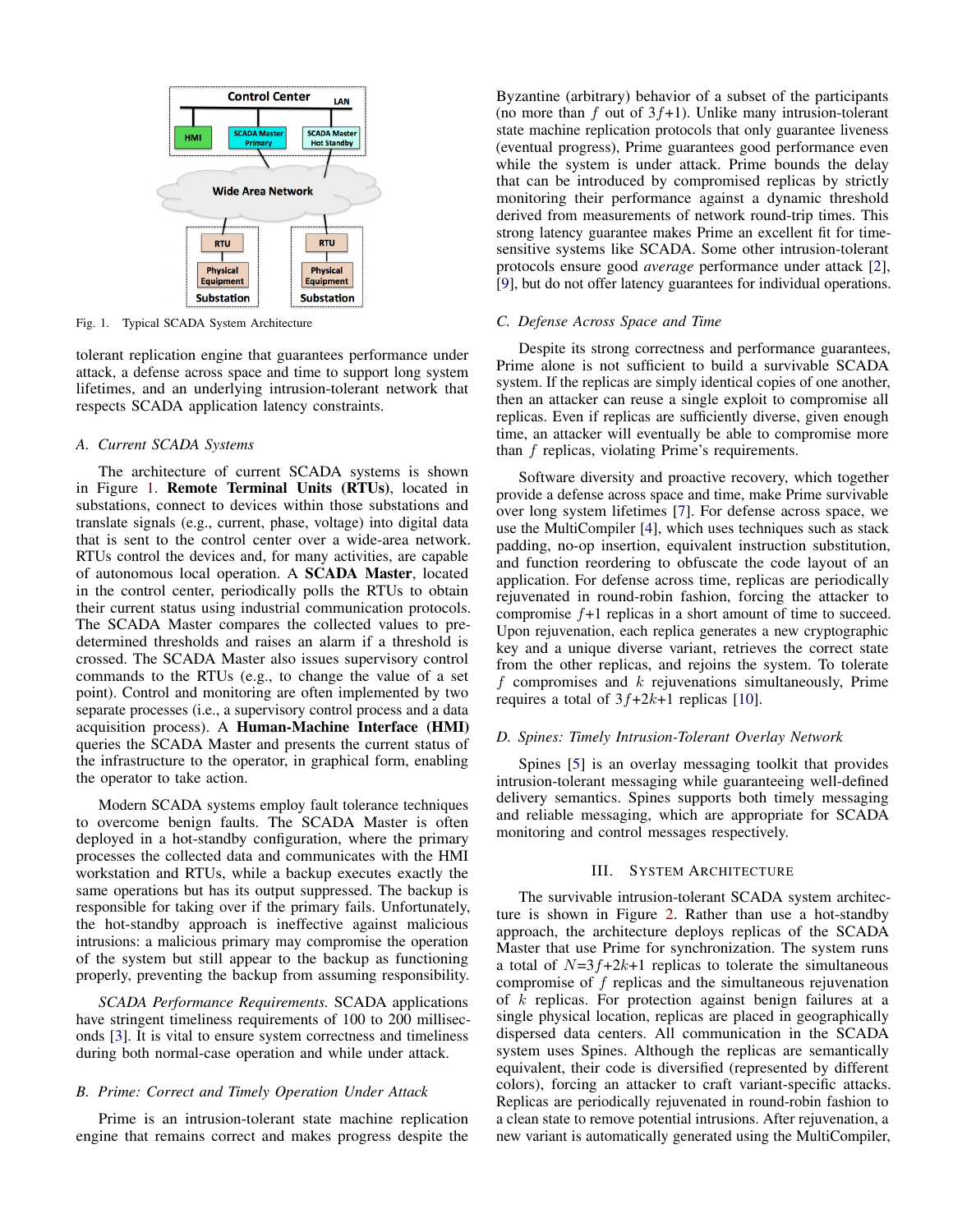

<span id="page-2-0"></span>Fig. 2. Survivable Intrusion-Tolerant SCADA System Architecture

which with very high probability is diverse from all past, current and future variants, meaning that a previously successful attack against an old variant will not be successful against this variant with high probability. In addition, that replica generates a new cryptographic key, invalidating its previous key that may be controlled by an attacker. Finally, that replica validates the persistent application state with other replicas, and acquires a clean copy from other replicas if necessary.

We design the architecture to support the latency needs of SCADA systems. We target one-way latencies of no more than 100 milliseconds during normal operation and no more than 200 milliseconds while under attack. We validate this using a case study (Section [IV-A\)](#page-2-1).

## <span id="page-2-2"></span>*A. Extending Prime to Support SCADA Systems*

*Server-Driven Polling.* Currently, Prime assumes a *clientdriven* mode of operation, where clients submit operations to the replicated service. Although a subset of SCADA communication follows this pattern (e.g., the HMI submits a query to the SCADA Master), the majority of communication is *serverdriven*, where the SCADA Master periodically polls the RTUs for their latest status in response to a reoccurring timeout. The challenge of server-driven operation is to ensure that the SCADA Master replicas generate identical polling request messages. Since replicas are on different physical machines, clocks may not be perfectly synchronized, and responding to a local timeout may lead to state divergence. Similar to techniques presented in proprietary research [\[6\]](#page-3-0), we plan to extend Prime to support *logical timeouts*, which expire at an agreed-upon logical time at all correct replicas.

*Prime Client Library*. Non-replicated applications (e.g., the HMI) that wish to interact with a Prime-replicated application cannot simply send an update to or receive a message from a single replica, since that replica may be compromised. Instead, they must send updates to at least  $f+k+1$  replicas and need to wait for  $f+1$  identical copies of a message, from different replicas, to ensure that message is valid.<sup>1</sup> Rather than requiring each application to support this functionality, we are implementing the *Prime client library*. The client library forwards each application message to  $f+k+1$  replicas and only passes received messages to the application once it has collected identical copies of that message from at least  $f+1$  different

replicas. Note that the client library will discard unauthenticated messages and filter out well-formed but invalid ones. In the survivable intrusion-tolerant SCADA system, the HMI and RTU Proxy use the Prime client library for communication with the replicated SCADA Master.

#### *B. Extending Current SCADA Systems*

*RTU Proxy.* Since large SCADA systems may have hundreds or even thousands of RTUs, replicating RTUs would require a substantial additional hardware investment. Moreover, many legacy RTUs deployed today lack sufficient computational power to generate and verify, in a timely manner, the digital signatures used by Prime. As a result, rather than replicating each RTU, we plan on implementing a generic RTU proxy that uses the Prime client library to enable unmodified RTUs to communicate with the replicated SCADA Master and to ensure that RTUs only receive legitimate poll requests and control commands. Without the RTU proxy, it is impossible to make this guarantee, since RTUs act on any message they receive from SCADA Masters and have no voting mechanism to validate commands. Note that the RTU proxy does not provide intrusion tolerance against compromised RTUs, but the damage a compromised RTU may cause is more localized than a SCADA Master.

#### IV. PRELIMINARY RESULTS

## <span id="page-2-1"></span>*A. Latency Case Study: Eastern Seaboard Power Grid*

To validate that our survivable intrusion-tolerant SCADA system will meet SCADA application latency constraints, we analyze the latency that would be experienced by updates in our SCADA system. Specifically, we looked at U.S. power grid deployments, selected the deployment with the largest geographic diameter (approximately 300 miles), and imposed it on the Eastern Seaboard, where we have access to several data centers. Based on our experience designing and deploying overlay networks on the wide area network, this diameter equates to approximately 5 milliseconds of latency. We validated this estimation with measurements between three of the data centers that we have access to on the Eastern Seaboard.

Given these approximations, communication between any two SCADA Master replicas, which are co-located with Spines overlay nodes in data centers, is about 5 milliseconds. In addition, each ordering operation in Prime, which involves several rounds of communication, experiences a total latency of approximately 30 milliseconds. Unlike the Prime replicas, substations (i.e., RTUs) are not located in data centers and must connect to data centers using somewhat slower connections, which we estimate will result in approximately 7 milliseconds latency between a substation and its nearest data center.

The one-way path of an update originating from an RTU proxy in a substation must reach the nearest data center, cross the entire diameter of the overlay network (in the worst case), and must undergo at most two Prime orderings among the SCADA Master replicas — one ordering to agree upon the data reported from the RTU proxy and one to agree upon the resulting action, if any. The total latency experienced for such an update is  $7 + 5 + 30 + 30 = 72$  milliseconds. This estimate does not include time spent to perform cryptographic operations, such as digital signatures and digest computations,

<sup>&</sup>lt;sup>1</sup>Since at most  $f$  replicas may be compromised, the delivered message is guaranteed to be valid because at least one of the  $f+1$  replicas is correct.